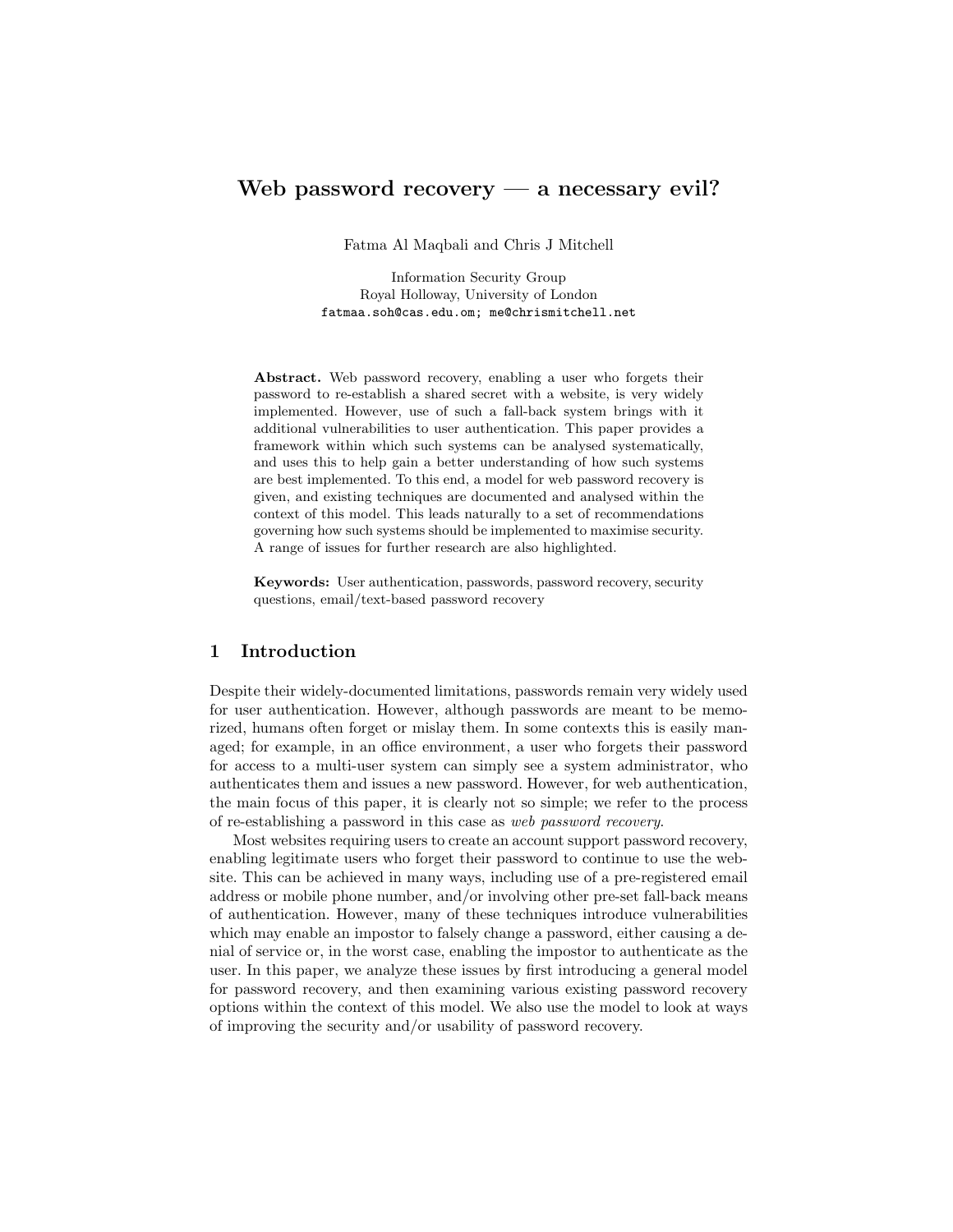The remainder of this paper is structured as follows. In section [2](#page-1-0) we review prior art on password recovery, noting that much of the existing work on password recovery does not match the scope of this paper. This is followed in section [3](#page-2-0) by a general model for web password recovery, intended to capture the commonly used approaches. Section [4](#page-4-0) then reviews the various ways in which password recovery is performed in practice, within the context of the model. This then enables us in section [5](#page-8-0) to provide a systematic assessment of the security strengths and weaknesses of existing approaches, along with potential usability issues. In section [6](#page-13-0) we use the results of this assessment to provide a series of recommendations on the design of password recovery systems. Section [7](#page-15-0) concludes the paper, including a discussion of possible directions for further research.

# <span id="page-1-0"></span>2 Prior Art

Many authors have looked at web password recovery, mostly focussing on particular classes of recovery system or the shortcomings of widely used approaches.

- Several authors have looked at ways to securely store backup copies of passwords on a client device; this is outside the scope of password recovery as we define it, since the web service itself is not involved. We briefly mention two papers of this type. Ellison et al. [\[5\]](#page-16-0) describe how a locally stored copy of a password can be held in encrypted form, protected using answers to personal questions; the encryption key is derived from these questions in such a way that correct answers to  $k$  of  $n$  questions enables it to be reconstructed, allowing the user to forget some of the answers. Somewhat analogously, Frykholm and Juels [\[6\]](#page-16-1) propose a provably secure technique for fault-tolerant password recovery; a secret password is stored protected by a collection of low entropy secrets, such that recovery is possible with only a subset of these secrets. This again enables the user to maintain secured backup copies of passwords, and hence, like the Ellison et al. scheme, it is outside the scope of this paper.
- Chmielewski et al. [\[4\]](#page-16-2) focus on what they call client-server password recovery. They propose a series of protocols that allow a user to automatically recover a password from a server using partial knowledge of the password, and prove their security in a formal model. This can be regarded as a contribution to theoretical cryptography, rather than as a practical solution to the everyday problem of web password recovery.
- Mannan et al. [\[15\]](#page-17-0) propose a scheme for password recovery rather different from many commonly used approaches. They propose that websites maintain copies of user passwords encrypted under a public key for which the user holds the private key on a personal mobile device (PMD). When the user invokes the recovery service, the website sends the encrypted copy to the user, who uses his/her her PMD to decrypt it.
- Kharudin et al. [\[13\]](#page-16-3) describe a graphical user authentication method and propose its use for password recovery. However, the main focus is on the authentication technique rather than on the password recovery process.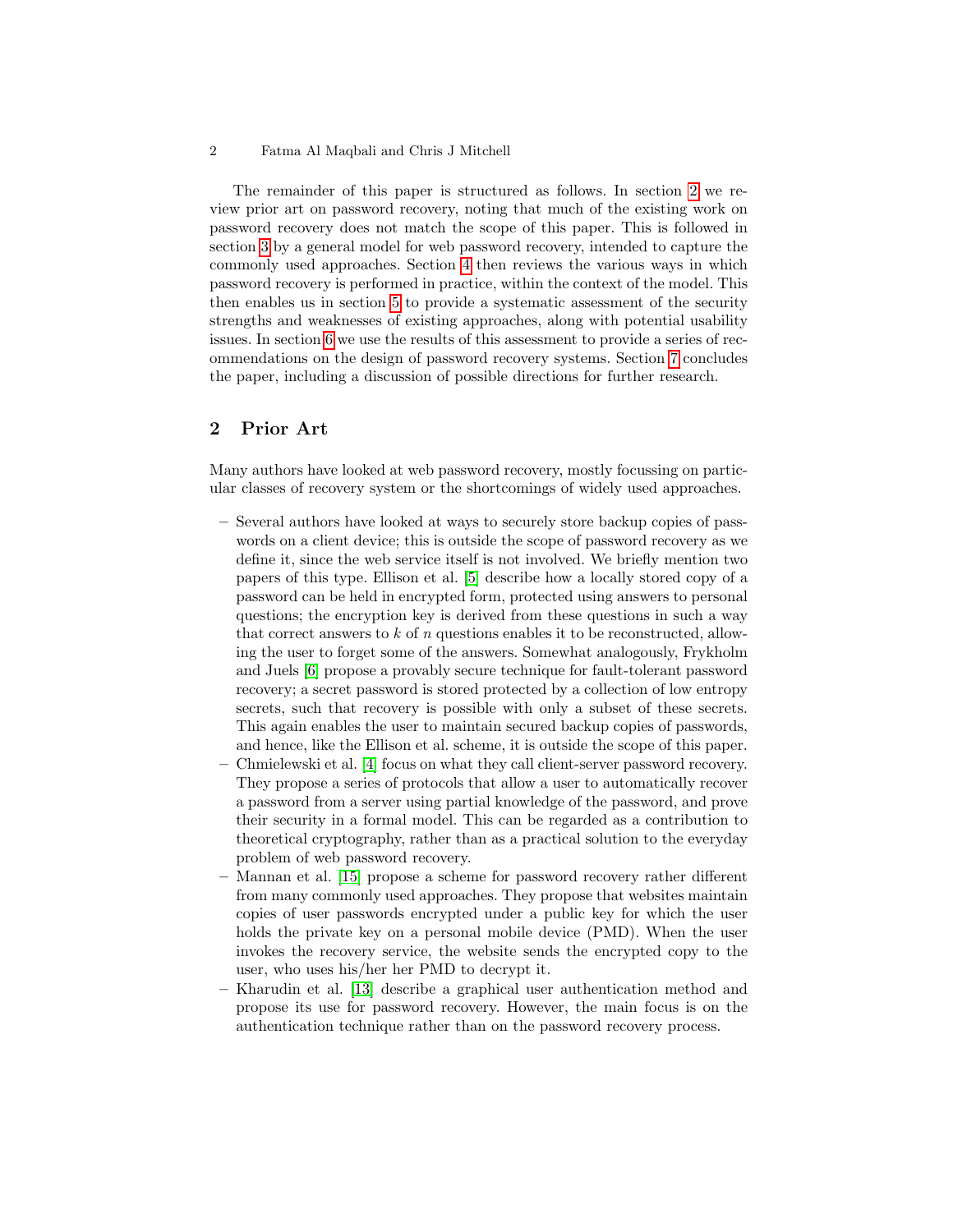All the prior art we have so far described, whilst relating to password recovery, falls outside our scope here, since the proposals are either independent of the web server or require major changes in how clients and servers interact. However, as we describe next, some authors have addressed the problem we consider here.

- A recent study by Stavova et al. [\[19\]](#page-17-1) examines the usability of two password recovery techniques, namely backup codes and the use of trusted associates (social authentication). They examined a particular scheme where the backup value is stored as a QR code, to address the issue of backup codes being forgotten and/or written in clear text. They also considered a case where the account holder and a trusted associate can each retrieve a password share from a call centre, where the shares must be combined to obtain the password.
- Guri et al. [\[9\]](#page-16-4) point out how details revealed during password recovery can be used to learn potentially sensitive personal user information.
- A number of authors have examined the security of challenge questions, a secondary means of user authentication widely used in real-world password recovery (see section [4.1\)](#page-4-1). In 2008, Rabkin [\[17\]](#page-17-2) examined leaks of answers to these questions via social media. In the following year, Just et al. [\[11\]](#page-16-5) performed extensive surveys of user behaviour to analyse the relative security offered by various questions. In parallel work, also published in 2009, Schechter et al. [\[18\]](#page-17-3) looked at the security properties of security questions as a secondary means of user authentication in the context of password recovery. In 2015, Bonneau et al. [\[2\]](#page-16-6) conducted a study using a real-world data set to examine the security and memorability of security questions. A yet more recent study by Gelernter et al. [\[7\]](#page-16-7) describes a possible man-in the-middle (MitM) attack on password recovery by using the registration process for a malicious MitM website to gather the information needed (e.g. answers to personal questions) to conduct recovery for a different website.

## <span id="page-2-0"></span>3 A General Model

We now present a general model for a password recovery system. It provides a framework within which we can examine the security of various options for the recovery process. As discussed above, password recovery is a process which enables users to re-establish a password for a website account. Sometimes referred to as *password reset*<sup>[1](#page-2-1)</sup>, password recovery is typically performed when a user forgets the password for a website. There are a variety of ways in which password recovery can be performed, some more secure than others, and the general model is intended to capture all the means of password recovery in current use.

#### 3.1 Constituent Processes

A password recovery process typically involves three sub-processes, namely:

<span id="page-2-1"></span><sup>1</sup> We avoid this terminology since it implies changing the existing password, and not all password recovery schemes involve such a change.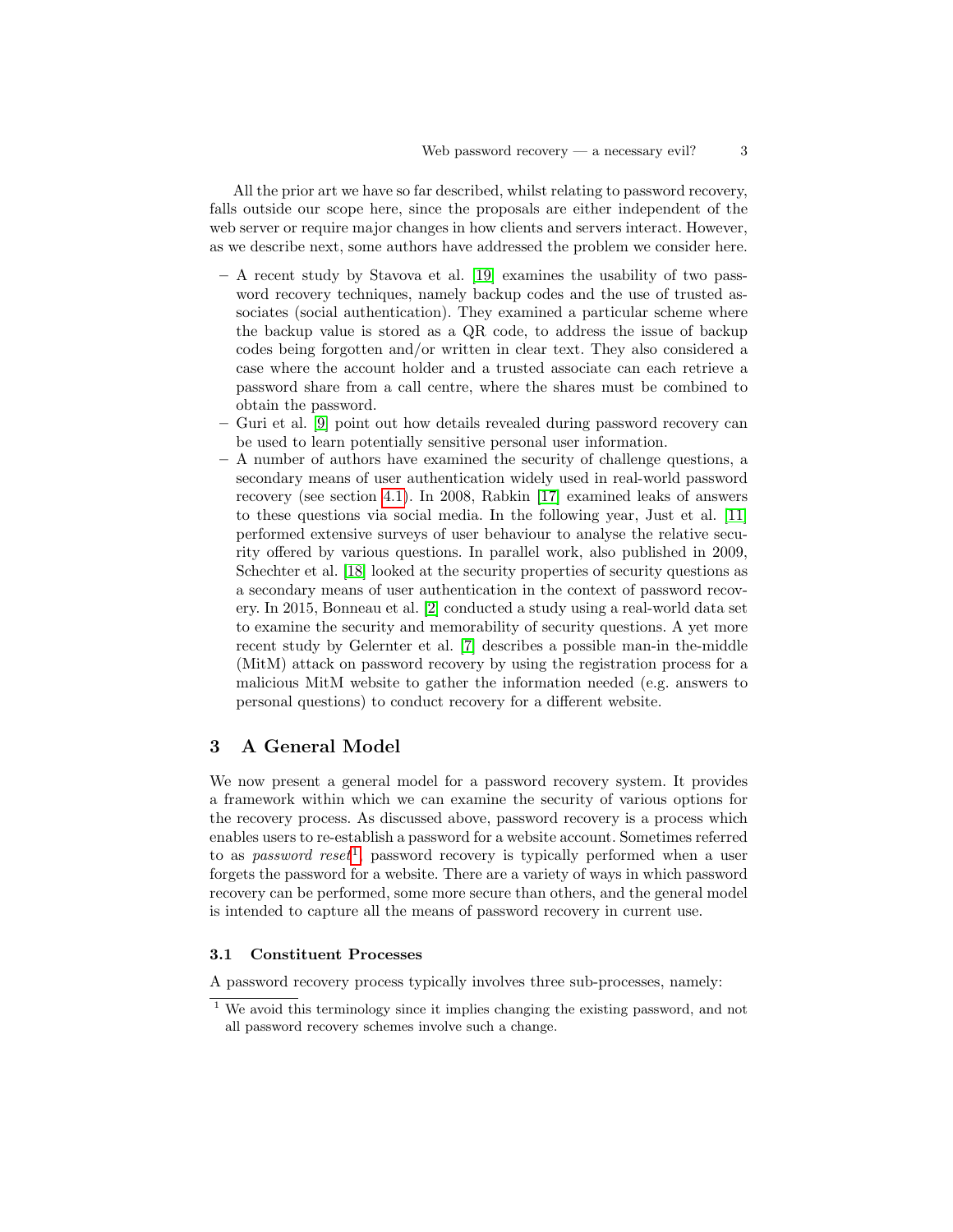- 4 Fatma Al Maqbali and Chris J Mitchell
- registration, in which user-specific information to be used during password recovery is captured by the website,
- password setup, in which the user chooses and sends the website a new password for that site, and
- recovery, where the user interacts with the website with the goal of reestablishing a shared secret password.

Typically, the first of these will be performed just once, the second will be performed infrequently, and the third will be performed whenever necessary. These three sub-processes are next examined in greater detail.

### 3.2 Registration

In establishing an account with the website, a user typically sets up a user name and password, as well as other information for use in the recovery process. This information is used to ensure the security of the recovery process, i.e. to help prevent an unauthorized party from changing the password to cause a denial of service, or, even worse, obtaining a valid password for the account. Existing categories of information of this type are examined in section [4.1.](#page-4-1)

## 3.3 Password Setup

We assume the website uses a password to authenticate the user, and so both initially (probably as part of registration) and whenever the user wishes to change it, the user will need to supply the website with a password. Other information, e.g. a 'password hint', may be collected at the same time. Further examples of information that might be gathered in this stage are given in section [4.2.](#page-6-0)

## 3.4 Recovery

Password recovery is typically invoked by a user when he/she forgets the password for a website. Such a process typically has three stages, as follows.

- 1. Recovery request. This involves the user signalling to the website to request password recovery. The website will typically provide a means for this to occur, e.g. a special button.
- 2. Request validation. The website checks that the request is valid. A website may perform user authentication at this stage, obviously using a means other than the password, although by no means all websites do this. The website may also attempt to verify that the request originates from a human rather than a bot, e.g. using a CAPTCHA [\[1\]](#page-15-1).
- 3. Password re-establishment. At the conclusion of this stage, if successful, the user is equipped with a valid password for the website. There are two main implementation approaches.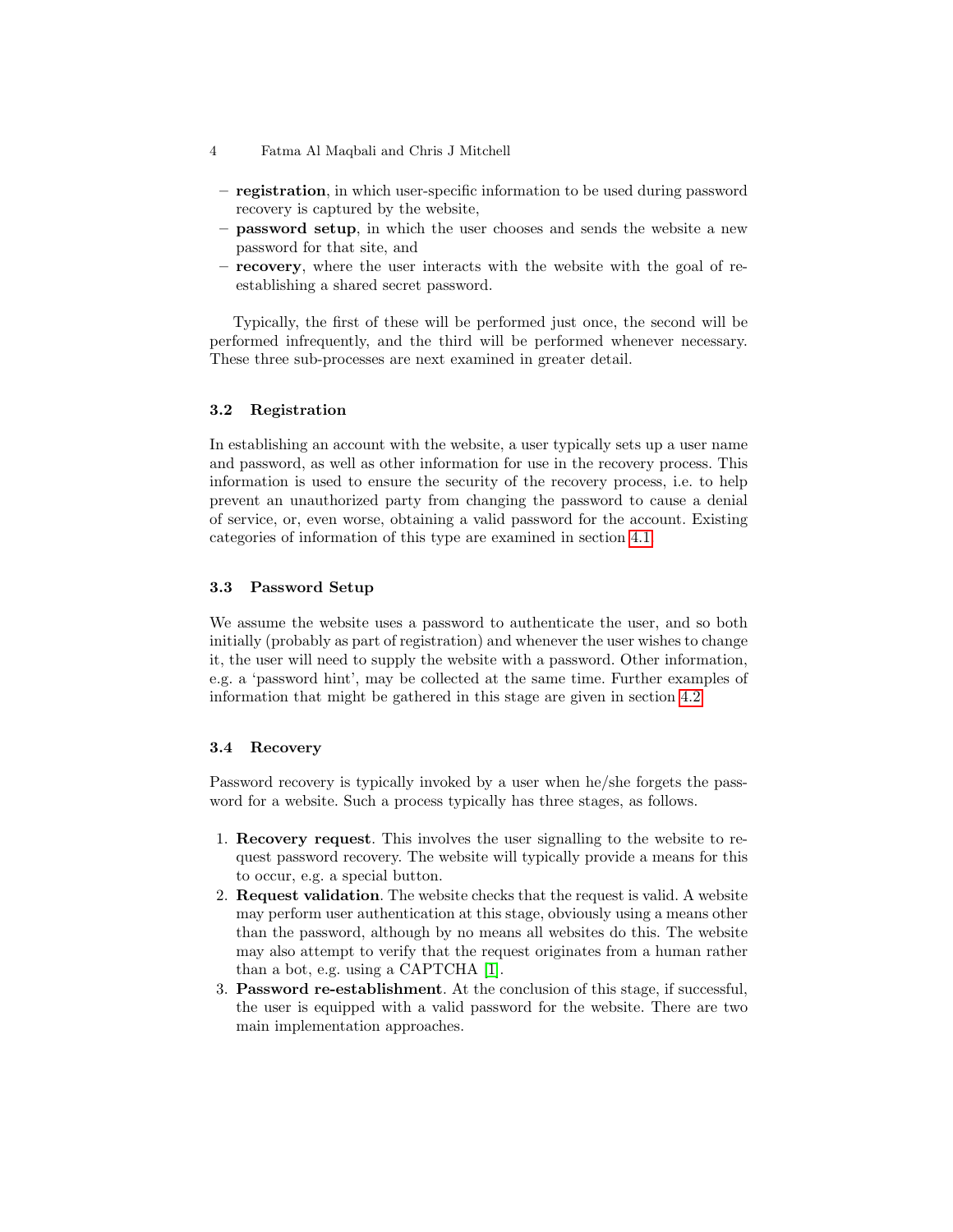- The password recovery system can help the user remember (recover) his/her password; this will typically involve the system keeping a copy of every user password, and password recovery will involve reminding the user what it is (typically after he/she has been authenticated).
- The password recovery system can help the user set up a new password, often referred to as password reset. This may involve the system giving the user a temporary password, which the user must change at first use.

Regardless of the particular implementation approach, the recovery process will typically involve using a secure communications channel to the user, e.g. based on a previously registered email address or phone number. Examples of how each of these steps might be executed are provided in sections [4.3](#page-6-1) and [4.4.](#page-7-0)

## <span id="page-4-0"></span>4 Model Components

We next examine how the model components can be instantiated. The various options introduced here are critically analyzed later in the paper.

#### <span id="page-4-1"></span>4.1 Registration

Registration for the password recovery is typically implemented as part of a general registration process, in which the user establishes a new account (known as registering or signing up). As well as gathering information, it may also involve security-related steps, e.g. solving a CAPTCHA to prevent automated user account harvesting. It often involves collecting a wide range of information, including matters not relevant to password recovery (e.g. payment information); we focus only on information related to password recovery. Such information can be divided into two main categories:

- personal information, i.e. information about the individual that may be used for a range of purposes apart from password recovery;
- recovery information, i.e. information used only for password recovery.

A website will also typically require the user to choose a unique user name (or give an email address to function as a user name) as well as a password; these two pieces of information are obviously key to password recovery, although given their special status we do not include them in this classification. We next look at examples of widely used information types of both categories.

Personal information The following are examples of the types of personal information that may be gathered during registration and subsequently used for password recovery. In each case, examples of websites are given which use the type of information specified in a password recovery process.

- name (first name, last name), e.g. as gathered by  $Instantan^2$  $Instantan^2$ ;

<span id="page-4-2"></span><sup>&</sup>lt;sup>2</sup> https://goo.gl/sG4wDv, accessed:  $09/04/2018$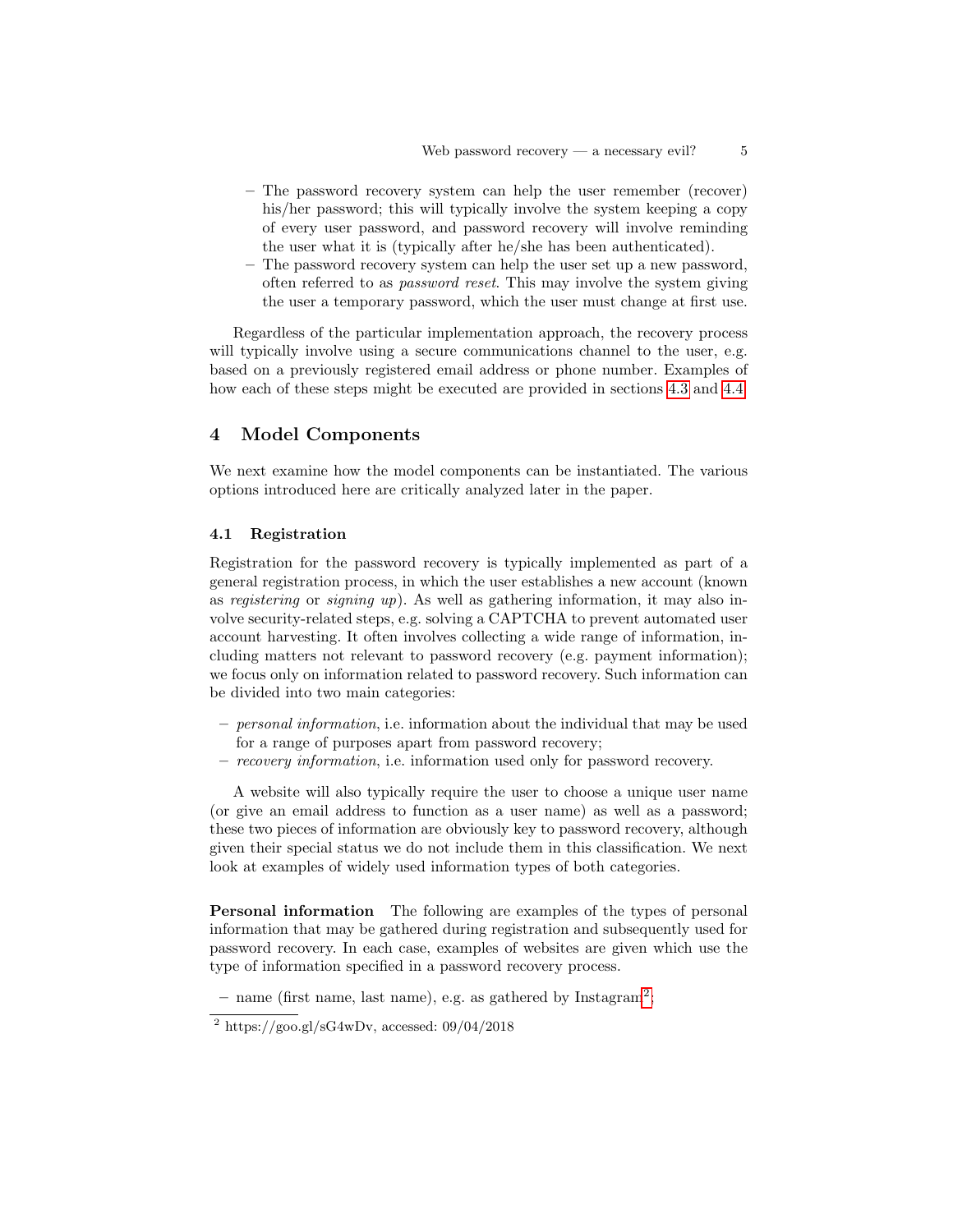- 6 Fatma Al Maqbali and Chris J Mitchell
	- gender, e.g. as collected by Facebook<sup>[3](#page-5-0)</sup>;
	- $-$  birth date (day, month, year), e.g. as gathered by Google Mail<sup>[4](#page-5-1)</sup>;
	- street address (street name, city, country), e.g. as used by Microsoft email<sup>[5](#page-5-2)</sup>;
- $-$  email address, e.g. as collected by Amazon<sup>[6](#page-5-3)</sup>;
- phone number (e.g. mobile number), e.g. as gathered by Twitter<sup>[7](#page-5-4)</sup>.

<span id="page-5-5"></span>Recovery information The types of information established purely for password recovery purposes vary widely, depending on the detailed operation of the recovery process. We can identify the following general categories.

- Recovery authentication information, i.e. information that can be used to authenticate the user. Examples include the following.
	- Answers to security questions: the website may give a list of security questions (also known as personal knowledge or challenge questions), for a user-selectable subset of which the user must provide answers. These questions cover topics which the user can easily remember since they relate to the user's personal life, e.g. school name, mother's maiden name, pet name, memorable street address, birthplace, favorite colour, etc. Examples of websites that request answers to security questions during registration include Apple and Google. In addition, some websites, e.g. Alipay.com, allow users to customize the question, i.e. the user provides both the question and the answer.
	- One-time recovery (backup) codes: a website may set up one or more one-time backup codes, which the user must securely retain for possible future use for account recovery. These backup codes are typically not used for password recovery as we define it here, but for closely related purposes. In particular, Facebook and Google both support the establishment of such codes to enable users to recover account access if a second authentication factor fails or is unavailable, e.g. if a one-time password sent via SMS or email cannot be accessed by the user. Of course, such backup codes could also be used for password recovery but, since we are not aware of any websites using them in this way, we do not discuss them further in this paper.
- Recovery contact details, i.e. special contact details, such as an email address or phone number, that are used for password recovery. Examples of such details include the following.
	- Contact details for trusted associates (trustees): i.e. email addresses or phone numbers for one or more individuals trusted by the account holder, e.g. as used by Facebook. During password recovery, a verification code is sent to a trustee, who is trusted to relay it to the correct user.

<span id="page-5-0"></span><sup>&</sup>lt;sup>3</sup> https://goo.gl/wCsLMk, accessed:  $09/04/2018$ 

<span id="page-5-1"></span> $^{4}$  https://goo.gl/b67119, accessed: 09/04/2018

<span id="page-5-2"></span> $5 \text{ https://goo.gl/9hbHNX}, \text{ accessed: } 09/04/2018$ 

<span id="page-5-3"></span> $6 \text{ https://goo.gl/yrv1fA, accessed: } 09/04/2018$ 

<span id="page-5-4"></span> $^7$  https://goo.gl/uUYysF, accessed: 09/04/2018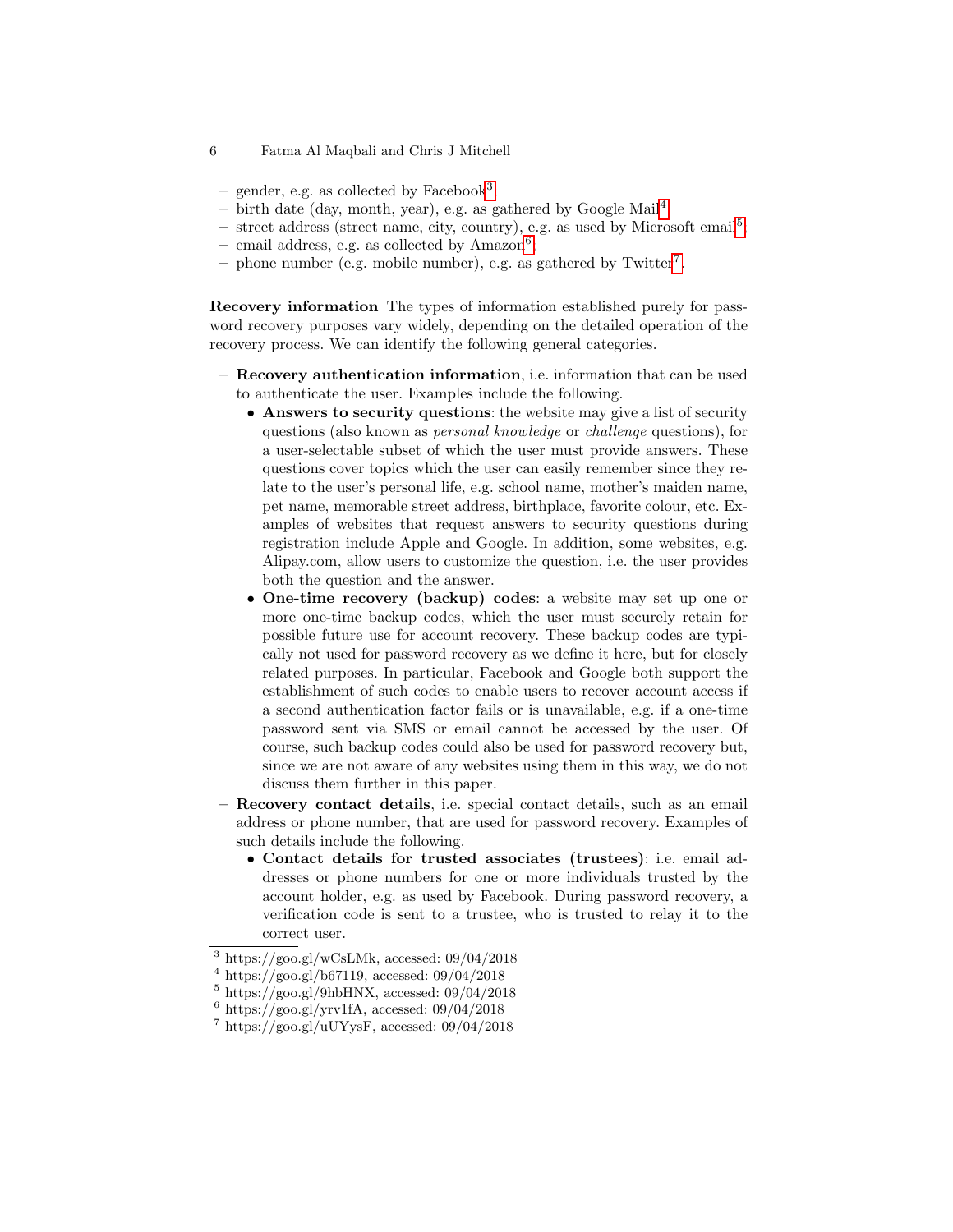- Recovery email address: i.e. one or more email addresses to which a one-time password or a link to a special recovery page is sent by the website during the recovery process.
- Recovery phone number: i.e. a phone number used to send a one-time password for recovery purposes.
- Recovery preferences can be gathered at this stage if a website offers more than one option for password recovery. The user preference can be established during registration, or, as is the case for Google, the user is simply offered various options if the password recovery process is invoked.

### <span id="page-6-0"></span>4.2 Password Setup

As part of the process of entering a password, the website may gather and store the following types of information.

- Password hints: when a password is entered, some websites also request a hint, intended to help the user remember the password. Alternatively, some websites, e.g. Google (see figure [1\)](#page-6-2), record the time when the password was last changed, and subsequently use this information as a password hint when the user makes a password recovery request.
- Old passwords: some websites, e.g. Gmail, keep old (superseded) passwords, to enable their use for authentication during password recovery.

<span id="page-6-2"></span>

Fig. 1. Google password change hint

## <span id="page-6-1"></span>4.3 Recovery Request and Validation

We consider the request and validation steps together since, in practice, these steps are often combined. A website will typically provide a simple means for a user to invoke the password recovery process, e.g. by providing a link somewhere close to the password field in the login page. Once invoked the user will typically be asked to perform one or more of the following steps in order to prevent the acceptance of fraudulent requests: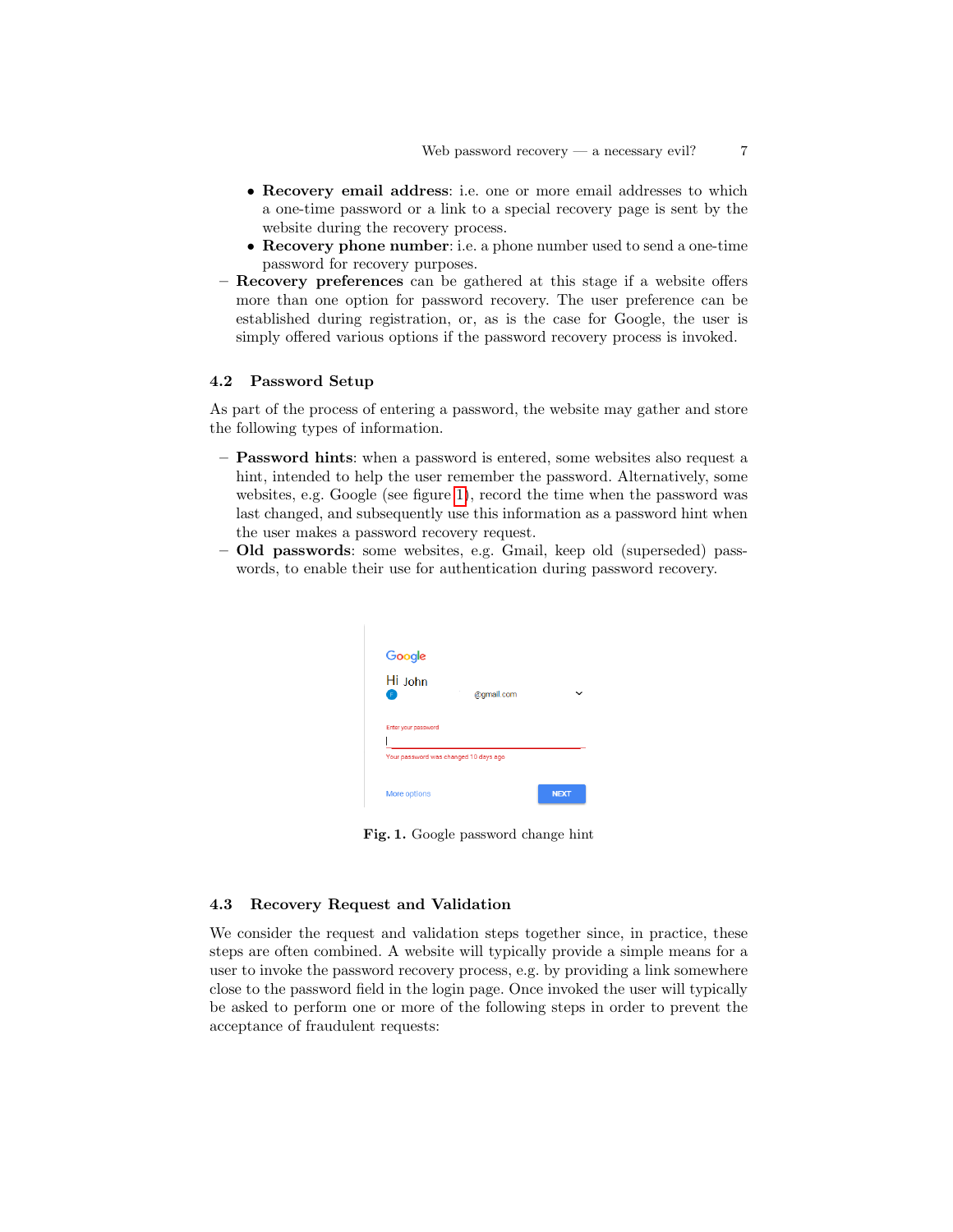- solve a CAPTCHA some websites, e.g. PayPal, use a CAPTCHA during password recovery to filter out automated attacks;
- answer one or more of the pre-established security questions, e.g. as performed by Apple;
- select an option for password recovery (if the user registered multiple methods), e.g. as is the case for Amazon;
- enter the last password the user can recall, e.g. as requested by Google.

Following initial acceptance of the request, a user may be required to engage in further interactions to validate the request, e.g. as follows.

- An email is sent to the user's registered address, and the user is asked to perform a task using information contained in the email, e.g. clicking on an embedded link or entering a code value.
- An SMS (text) message containing a secret code is sent to the user's registered mobile number, and the user is requested to enter this code; alternatively the user may receive an automated call to his/her mobile phone and be asked to engage in a short dialogue.

## <span id="page-7-0"></span>4.4 Password Re-establishment

We next review some commonly used methods for re-establishing a password.

- Email reset involves a website sending a message containing secret information to the registered email address of the user requesting recovery. Subsequent use of this information implicitly authenticates the user, assuming that only the user can access emails sent to his/her email address. This approach is very widely used; Bonneau et al. [\[3\]](#page-16-8) found that 92% of the 138 websites they tested use email-based password recovery. Various types of secret information are commonly sent, e.g. as follows.
	- Verification codes/temporary passwords are a temporary means of accessing the user account, purely for the purposes of establishing a new password, and are used, for example, by Amazon and Wikipedia — see Figure [2.](#page-8-1) Note that Wikipedia limits users to one temporary password per 24-hour period, and its temporary passwords expire after a week.
	- Links (URLs) are embedded in emails sent to a user-registered address. Clicking on such a link (which typically contains a secret string) redirects the user browser to a page enabling the user to set up a new password. Some websites, e.g. Twitter, limit the validity period of such links.
- SMS reset messages are sent to the user's registered mobile number, and typically contain a secret verification code (analogously to email reset).
- Use of an old password is permitted by some websites, e.g. Google, as a means of authenticating a user for password recovery. Typically, it will form only part of the process of authenticating the user.
- Use of a trustee is supported by some websites (e.g. Facebook), where the trustee is used as a secure communications channel to the account holder for sending secret recovery information, such as a temporary (one-time) password.

<sup>8</sup> Fatma Al Maqbali and Chris J Mitchell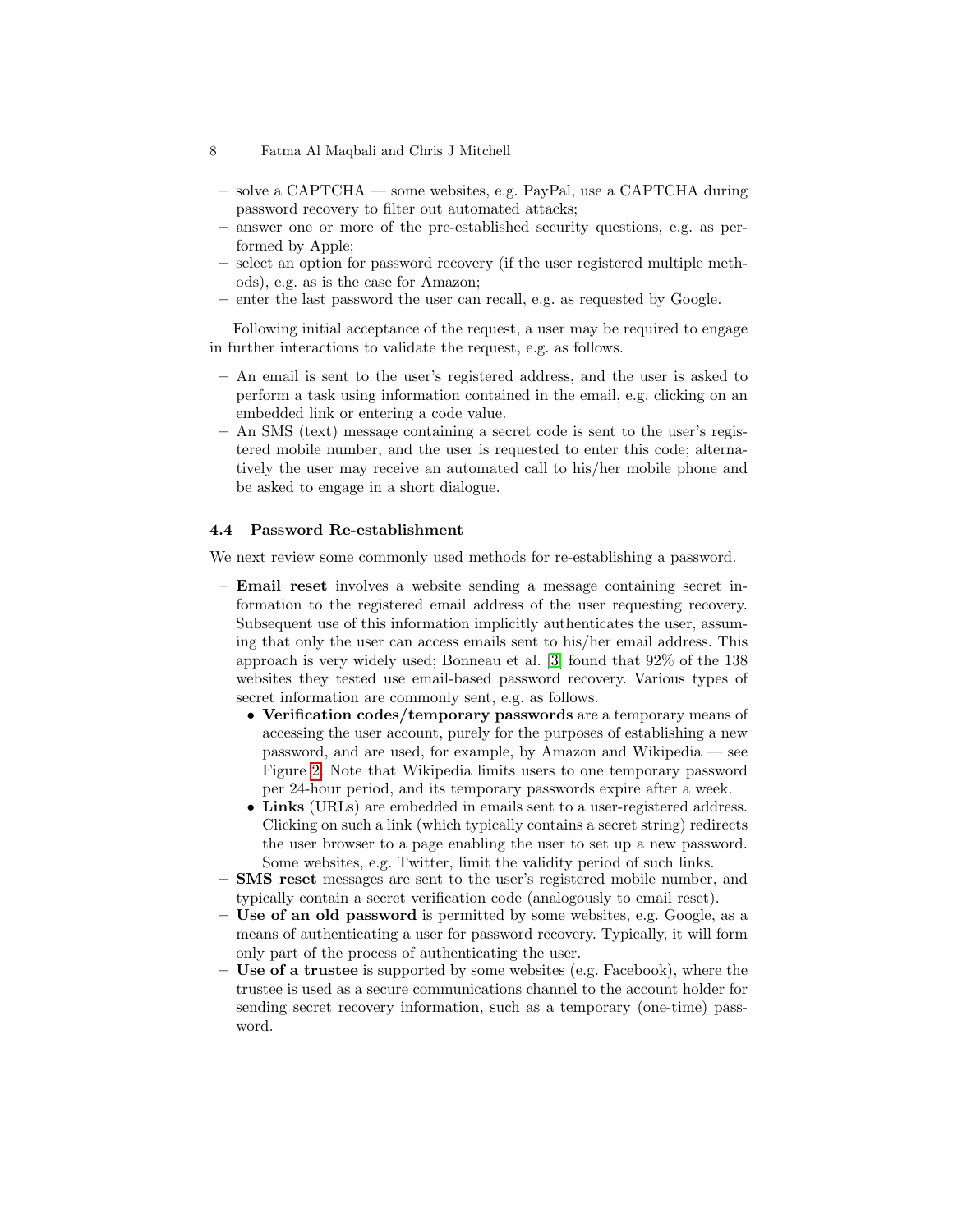<span id="page-8-1"></span>

Fig. 2. Wikipedia password recovery using a temporary password

#### 4.5 After Password Re-establishment

After a user has reset his/her password, some websites immediately log out the user and require a fresh log-in with the new password; others allow the user to continue without logging-in again. In parallel with this, some websites notify the account holder via email that password recovery has occurred, with the goal of alerting users if the recovery was not authorised by the account holder.

## <span id="page-8-0"></span>5 Security and Usability Issues

We now consider potential security and usability issues for the recovery validation and password re-establishment techniques given in sections [4.3](#page-6-1) and [4.4.](#page-7-0)

#### <span id="page-8-2"></span>5.1 Security Questions

As observed in section [4.3,](#page-6-1) security questions are widely used to help ensure that a recovery request is valid. As discussed in section [2,](#page-1-0) apart from the fact that gathering such personal data potentially endangers user privacy, a range of serious security and usability issues have been identified. Bonneau et al. [\[2\]](#page-16-6) identify the following problems.

- Answers to some questions are more readily guessed than others since they have a small answer space; such questions offer relatively little protection.
- Some users may provide false answers with the goals of limiting what is revealed about them and making it harder for impostors to guess their responses. However, users may forget their false answers, making the security questions useless in the recovery process.
- Although the questions are designed to cover topics which users will always know, some questions may nevertheless require the user to remember the answer they gave, e.g. which of many pet names they chose, or which colour they said was their favourite. Given such questions are likely to be used very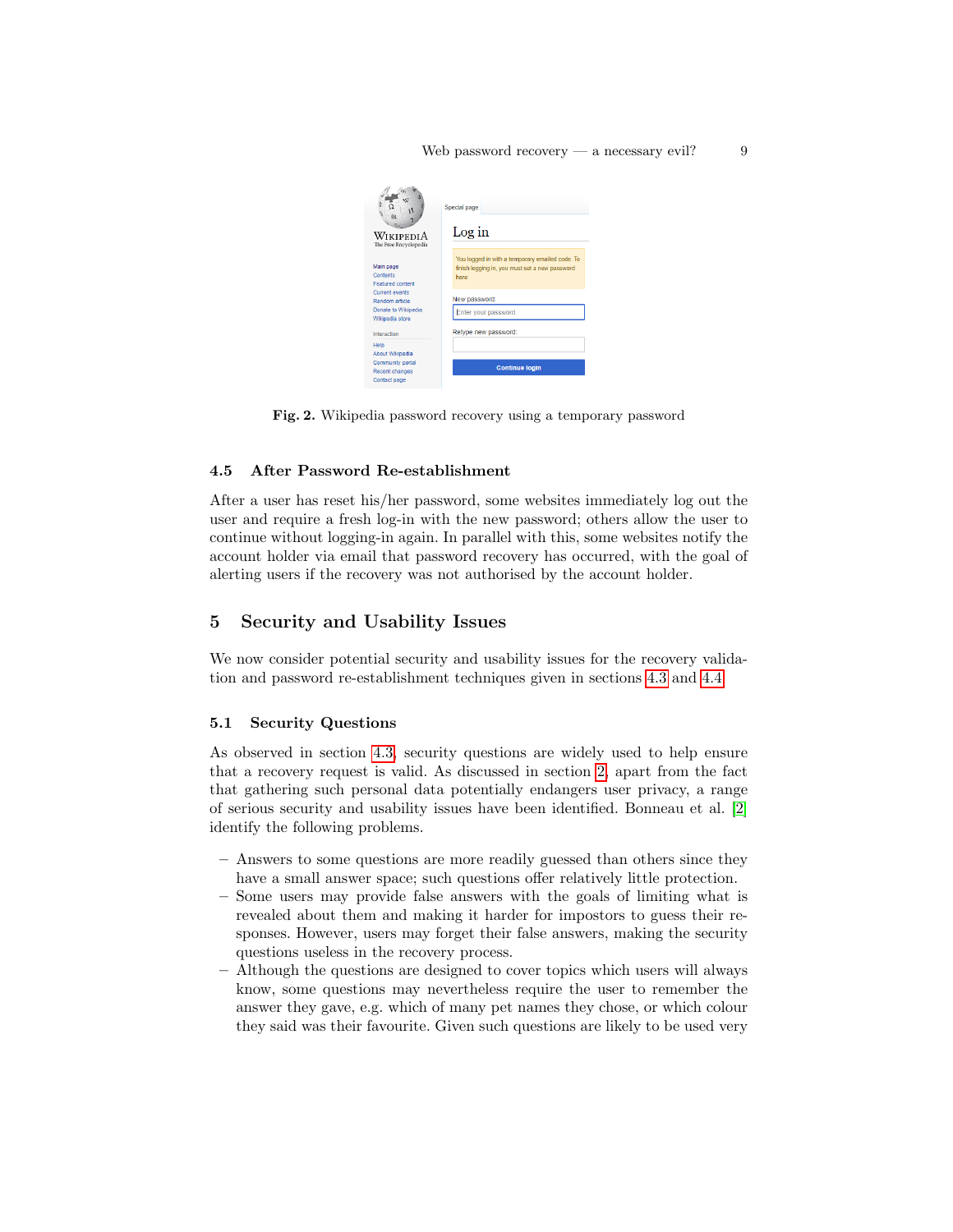infrequently, and considerable time may elapse between setting them up and using them, a user's recollection of the 'correct' answers is likely to fade.

– Cultural differences can have an impact on the memorability of some questions, e.g. Bonneau et al. [\[2\]](#page-16-6) found that, for a typical set of questions, French users are most likely to recall their first phone number and are least likely to recall their father's middle name.

Also, the answers to some questions could be obtained via social media, as discussed by Rabkin [\[17\]](#page-17-2). Even more seriously, the same questions are used by many sites, making possible the type of MitM attack described by Gelernter et al. [\[7\]](#page-16-7) (see section [5.5\)](#page-11-0), where a malicious site persuades a user to register with answers to security questions which are then used to impersonate the user to another site. The real issue here is that the authentication information (answers to security questions) is not site-specific; analogous problems arise when users employ the same password with many sites — this has caused many well-documented security problems, notably when passwords for one site are compromised and can then be used to try to impersonate users to other sites<sup>[8](#page-9-0)</sup>.

The main lessons from this analysis would appear to be that: (a) security questions should be carefully chosen to maximise the level of security offered; (b) security questions only offer a limited level of security and should always be used in combination with other methods; and (c) ideally authentication information should somehow be made site-specific.

#### 5.2 Trustee-based Recovery

As discussed by Gong and Wang [\[8\]](#page-16-9), there are a number of security issues with relying on trusted 'friends' of a user to support password recovery.

- The account holder may forget who they chose as trustees, so that an individual may remain a nominated trustee even if they are no longer trusted. That is, the state of trust can change with time and a user could forget to remove a trustee from list.
- Use of trustees can be prone to 'forest fire attacks' [\[8\]](#page-16-9), where compromise of a trustee account can compromise many other accounts.
- Users are sometimes obliged to nominate several trustees, e.g. Facebook mandates three. This may force the user to select less trusted associates.
- A malicious trustee could take over an account by triggering password recovery and (if necessary) comunicating with other trustees (e.g. using social engineering) to obtain all the secret information necessary.

<span id="page-9-0"></span><sup>8</sup> This analysis suggests a very simple attack on passwords, where a malicious entity sets up a site and persuades users to register and choose an ID and password; the site can then act on the assumption that some users will employ the same user name/password combinations elsewhere, and can try them out with other sites to see if they work. Such an attack could be very effective without even requiring any real-time MitM activity or compromise of existing password databases.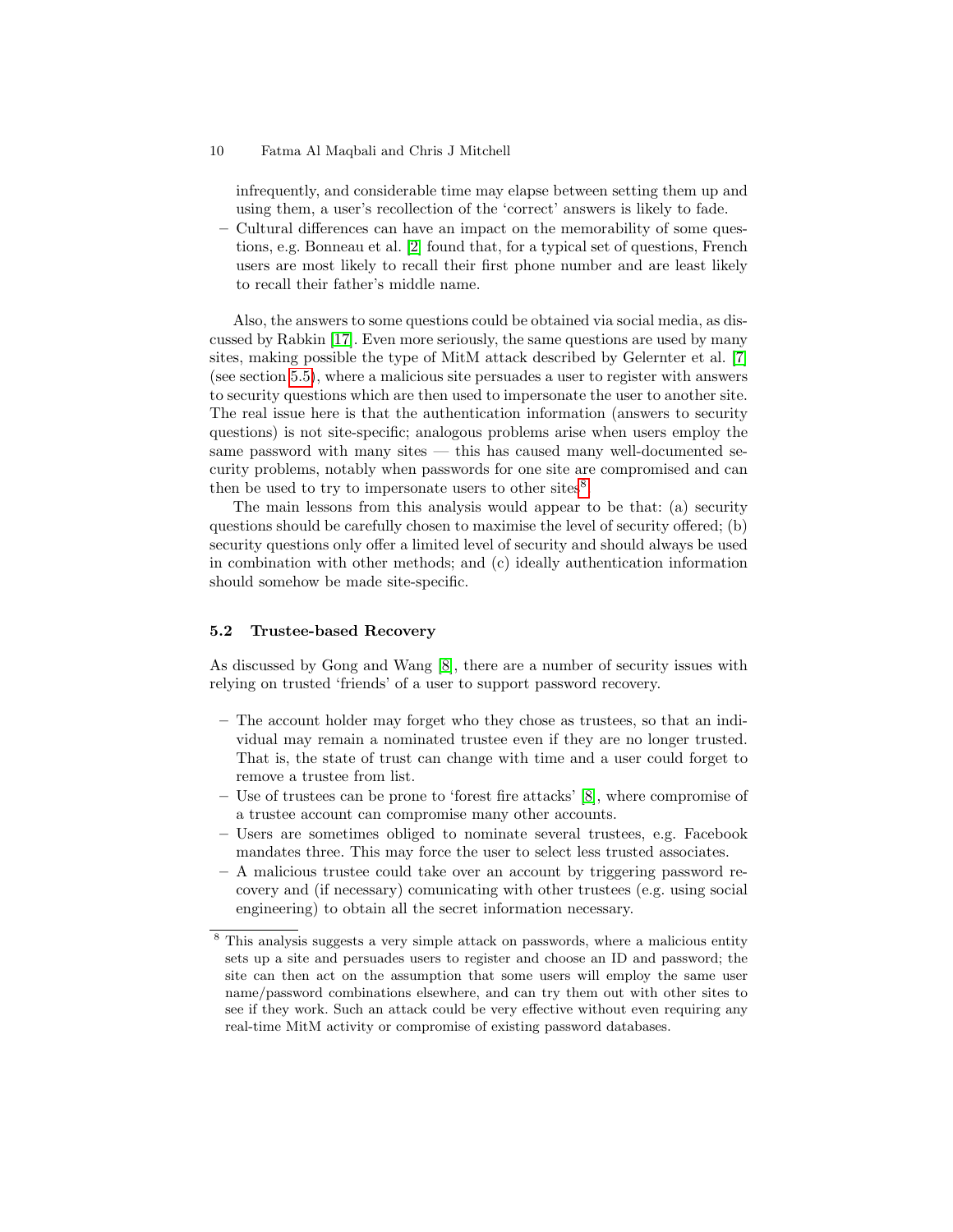#### <span id="page-10-0"></span>5.3 Email Reset

A major vulnerability of this approach is its assumption that emails cannot be intercepted. There are various ways this assumption could be invalidated.

- If emails are retrieved via an unencrypted link, e.g. if the user accesses email via a browser and the website does not use https, or if a mail client employs IMAP over a link not protected using SSL/TLS, then emails might be intercepted. This threat is particularly significant when using public access networks; a MitM attacker operating a 'fake' public wireless access network could intercept emails received via SMTP.
- If the reset email is forwarded to a third party, either accidentally or deliberately, then the contents could be compromised.
- Malware in the client device could be used to obtain the reset email. For example, Gelernter et al. [\[7\]](#page-16-7) describe a malicious android application which, if installed, can covertly read received emails.

The use of email for distributing reset information also has other risks. For example, consider the case where the website for which password recovery is being performed is itself a provider of an email service (e.g. Google). In this case, sending a password reset message by email will not help, as the user will not be able to log in to retrieve it. In such a case it is common practice for the user to be asked to register an alternative email address to be used to distribute recovery information. During password recovery, in some cases the user will be shown a partially obfuscated version of this alternative email address, and the user will be asked to confirm that this is the correct address for use in password recovery. Figures [3](#page-11-1) and [4](#page-11-2) show this process as used by Gmail. This is a clear privacy breach, in that it may well be possible for a third party to learn the entire alternative address, e.g. by a web search or by automated harvesting of email addresses [\[9\]](#page-16-4) (see, for example, Polakis et al. [\[16\]](#page-17-4)).

Apart from the risk of spam, restricting access to email addresses is clearly desirable given that email addresses are often used as user identifiers. A further possible problem arising with the use of email relates to the non-permanent nature of email addresses. A user may register an email address which may later become re-assigned to someone else, e.g. because they change service providers or employers. In such a case, a password reset message may be received by a third party, who could use it to take control of the user account. Another issue could arise in a work environment in which employee emails are temporarily forwarded to another person, e.g. because the employee is sick or on leave; this could be especially hazardous if the forwardee is temporary or a contract worker.

### 5.4 Verification Codes and Reset Links

As discussed in section [4.4,](#page-7-0) there are two main ways email reset can be used for password recovery, namely by sending a verification code or a reset link. As discussed above, both give rise to a risk if the reset email is compromised. Apart from the direct compromise threat, both have other security and usability issues.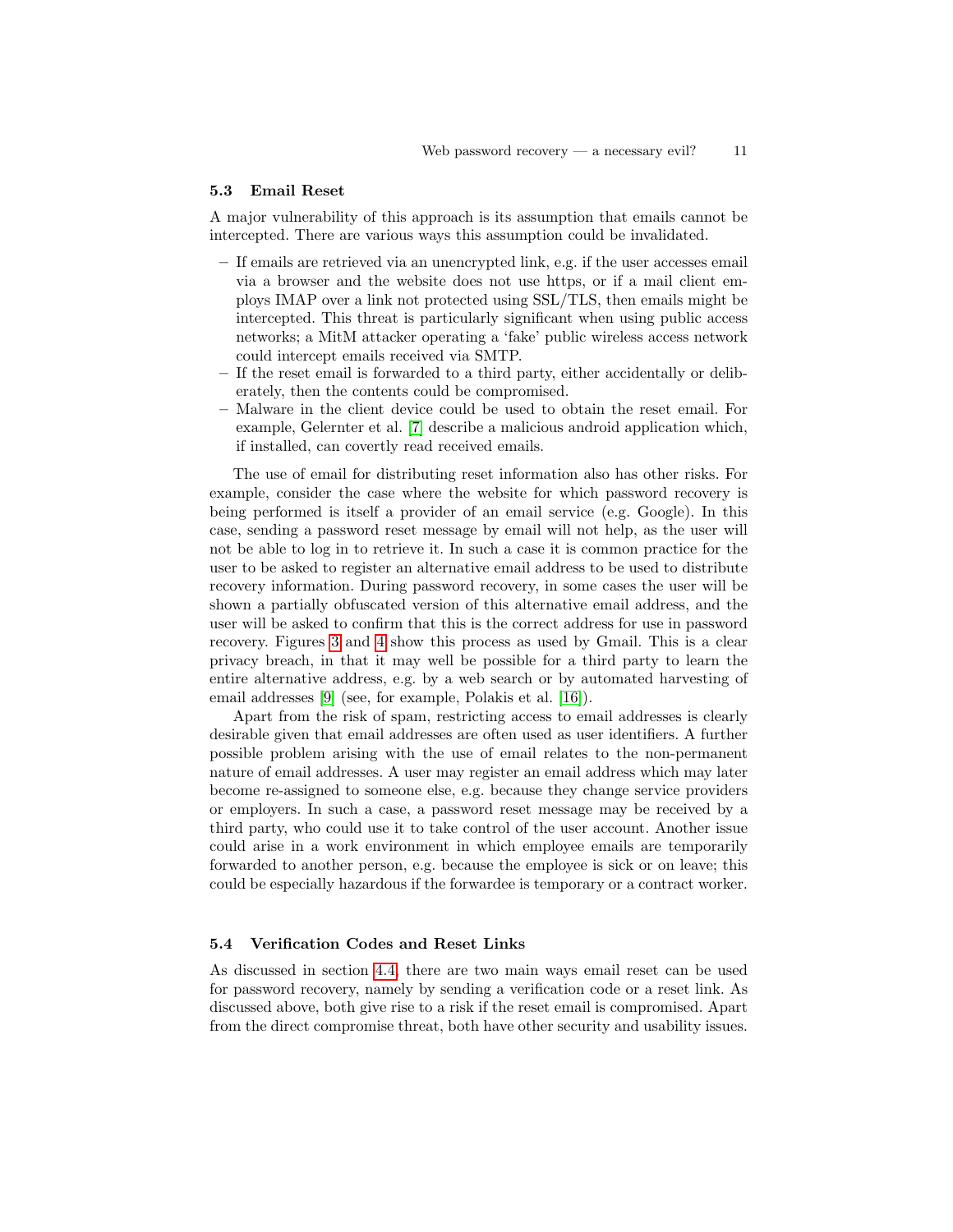

<span id="page-11-1"></span>Fig. 3. Partial leakage of user contact number

<span id="page-11-2"></span>

Fig. 4. Partial leakage of alternative email address

- The following issues are associated with verification codes.
	- Lack of entropy: since verification codes are typically short numeric values, they are potentially vulnerable to brute force searching attacks. That is, if a website does not limit the number of attempts to enter the code, then a simple brute force attack becomes possible, as demonstrated by a successful attack on two Facebook sites [\[20\]](#page-17-5).
	- As discussed in greater detail in section [5.5](#page-11-0) in the context of codes sent via SMS, a user could be misled into revealing a verification code to a malicious site in a type of phishing attack.
- Reset links have a slightly different set of associated issues.
	- Some websites do not expire unused reset links, i.e. they remain valid indefinitely. For example, in an experiment we discovered that a link for rosegal.com remained valid for at least five months. Since it is hard to understand why a link needs to be valid for more than a few hours, this represents an unnecessary risk, since if such a link is ever disclosed it may enable the associated account to be hijacked.
	- Karlof et al. [\[12\]](#page-16-10) describe a phishing attack on reset link-based password recovery. The attacker starts password recovery on a website for a target user, knowing this will cause the website to send an email containing a link to the target user. Simultaneously the attacker emails the user asking them to paste the link in an email they are about to receive into an attacker-controlled website; a similar attack works against verification codes in emails. This attack is similar to the Gelernter et al. [\[7\]](#page-16-7) attack on SMS-based password recovery (see section [5.5\)](#page-11-0).

## <span id="page-11-0"></span>5.5 SMS Reset

There are a variety of issues associated with the use of SMS reset messages, many of which are analogous to issues associated with email reset.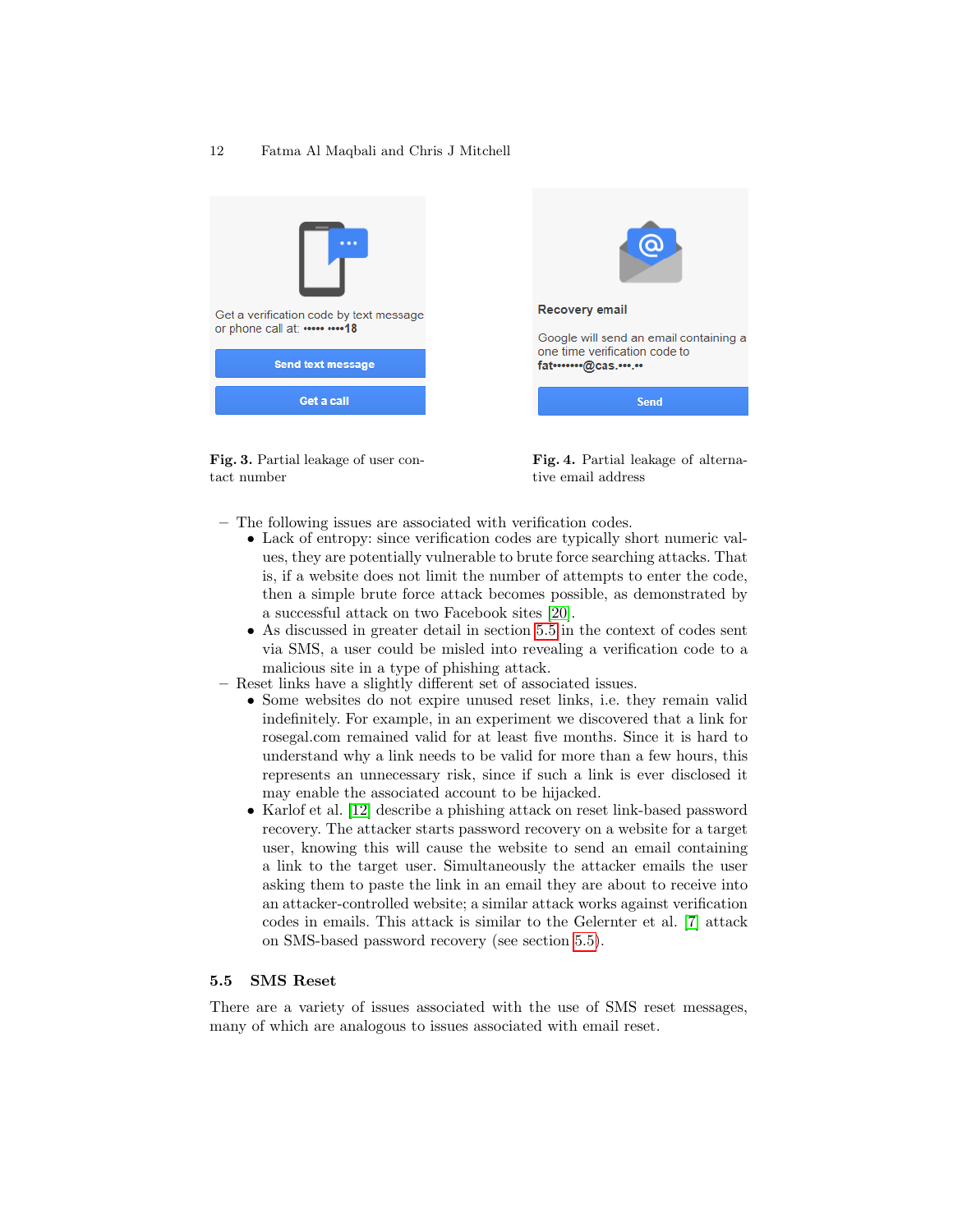- Since codes sent to mobile phones are typically only six numeric digits<sup>[9](#page-12-0)</sup>, i.e. there are only  $10^6$  possibilities, this means that it may be possible to successfully guess a code value. It is therefore imperative that websites limit the number of entry attempts a user is permitted.
- As noted in section [5.1,](#page-8-2) Gelernter et al. [\[7\]](#page-16-7) describe an MitM attack on password recovery: the registration process for a malicious website is used to gather the answers to personal security questions in order to successfully complete request validation for a website with which the user already has an account. Of course, this MitM step does not complete the attack, as the attacked website will typically, after receiving the correct answers to security questions, send a verification code (e.g. via SMS) to the genuine user. To complete the attack, the malicious website (as part of its registration procedure) tells the user to expect a message containing a verification code which should be entered into the registration page. If the user enters the verification code received from the attacked website, the malicious website will now have what it needs to complete the process of capturing the user's account. The only defence against this attack is for the message containing the verification code to make it clear which website it is intended for (i.e. the attacked website rather than the malicious website).

This attack will work against verification codes sent via email or SMS, although it is much harder for the sending website to make clear how the code should be used in a 160-character SMS message than in an email. Indeed, Gelernter et al. [\[7\]](#page-16-7) describe the results of a detailed survey of the use of SMS-based verification codes, with the goal of understanding both how clear the SMS messages are, and how likely users are to mistakenly enter a code intended for one website into a box on a different website. They go on to make a series of recommendations regarding how SMS messages should be designed to minimise the likelihood that a user can be deceived. They also recommend that the verification code should have a short validity period.

- In some countries, network coverage in rural areas is often poor or nonexistent, meaning it may not be possible for a user to obtain a verification code sent via SMS. Similarly, if a user is traveling, he/she may not be able to receive the SMS. Also, occasionally SMS messages are delayed, which may cause the user to initiate many requests.
- Just as for email reset, the security of SMS reset relies on the assumption that an SMS message is a secure channel to the user. Again, as for email reset, this assumption can be invalidated in a range of ways, e.g. as follows.
	- Guri et al. [\[7\]](#page-16-7) describe an attack based on an apparently harmless Android app which can monitor and redirect SMS messages to an attacker server. If such an app was installed, then a password recovery SMS might be compromised.
	- If the phone to which the SMS reset is sent is stolen then the contents of the SMS reset message could be compromised; even if the phone is password-locked, the message may still be compromised since many

<span id="page-12-0"></span><sup>9</sup> Google and Dropbox both use 6–digit verification codes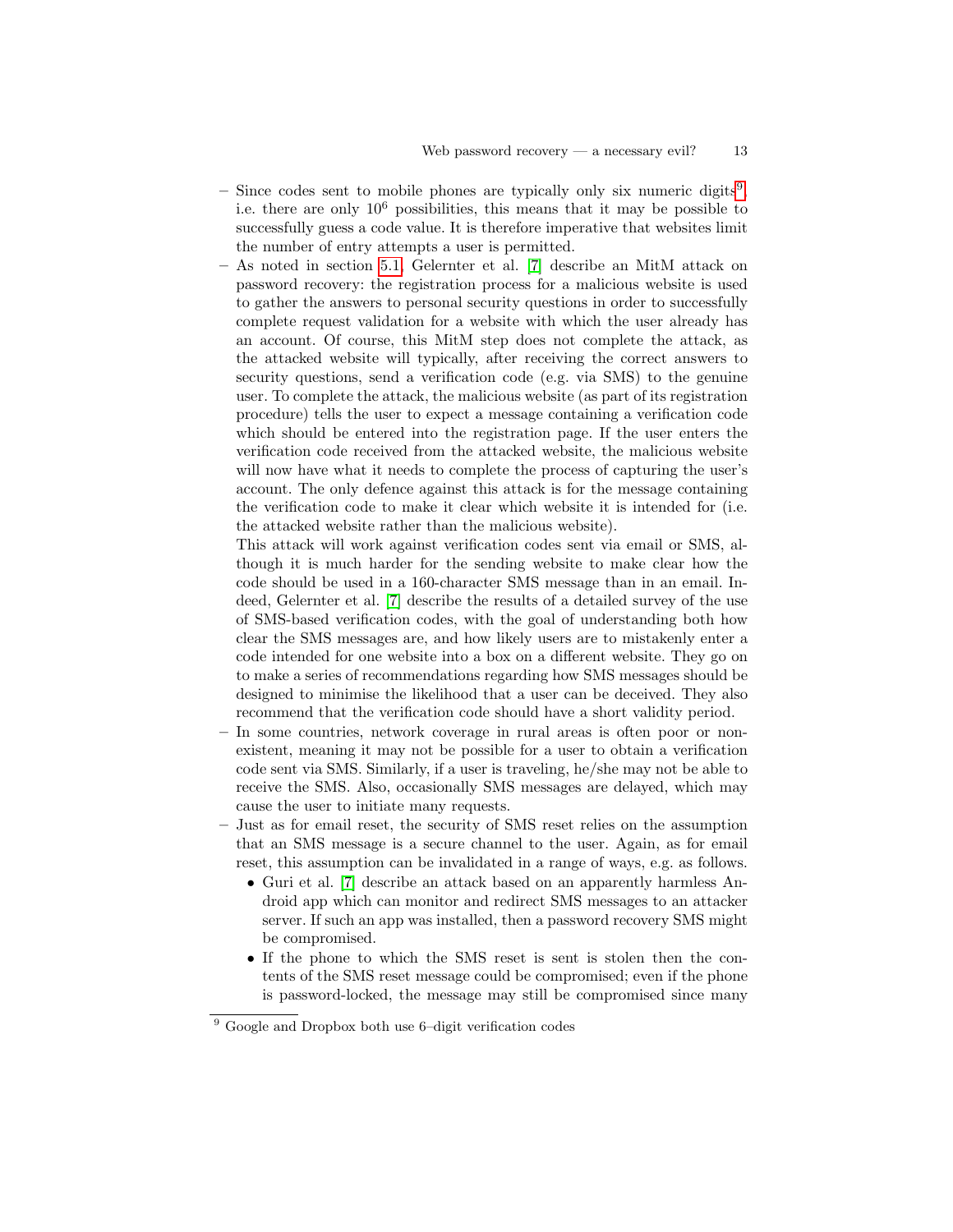phones display the contents of received SMS messages without requiring the phone to be unlocked.

- SMS reset messages could be intercepted at the network operator, e.g. by a malicious employee, or when sent over the air interface if the air interface link is not encrypted (as is the case in some countries). The reset message could also be intercepted by an unauthorised base station (an IMSI catcher or 'Stingray') [\[14\]](#page-16-11) or by exploiting weaknesses in implementations of the SS7 protocol used by telecomunication companies to communicate with each other [\[21\]](#page-17-6).
- If the user changes his/her phone number and forgets to notify the website, then the SMS reset message will be received by the new owner of that number.

### 5.6 Other Issues

We conclude this discussion of existing password recovery techniques by briefly reviewing certain other issues which have a bearing on the security and/or usability of the password recovery process.

- Use of an old password as the only means of user authentication for password recovery is clearly dangerous, since one reason a user might replace a password is because it has been, or is suspected of having been, compromised. It also seems relatively unlikely that a user will recollect an old password if they cannot remember their current password.
- Many web services use an email address as a user ID, e.g. Amazon, Facebook, Dropbox, Instagram, Twitter and LinkedIn. This has the major advantage of making it easy for the user to remember their account identifier, and it is also convenient for web service providers to deliver account-related functions via email as well as simplifying registration. However, as discussed by Jin et al. [\[10\]](#page-16-12), there are significant risks associated with such an approach, not least that an attacker automatically knows one of the two parts of a user credential set, thereby facilitating attacks on the password recovery process.
- Password hints may reveal sensitive information, potentially endangering user security or privacy. For example, the Google password hint shown in figure [1](#page-6-2) indicates when the user last changed his/her password – this reveals that Google was being used at that time. Whilst this may not seem so significant, for some sites this could be far more revealing.

## <span id="page-13-0"></span>6 Towards Secure Password Recovery

We next provide recommendations on best practice in implementing a password recovery system. These recommendations are based on the analysis given in the previous section. We consider the two most security-significant steps in password recovery, namely request validation and password re-establishment.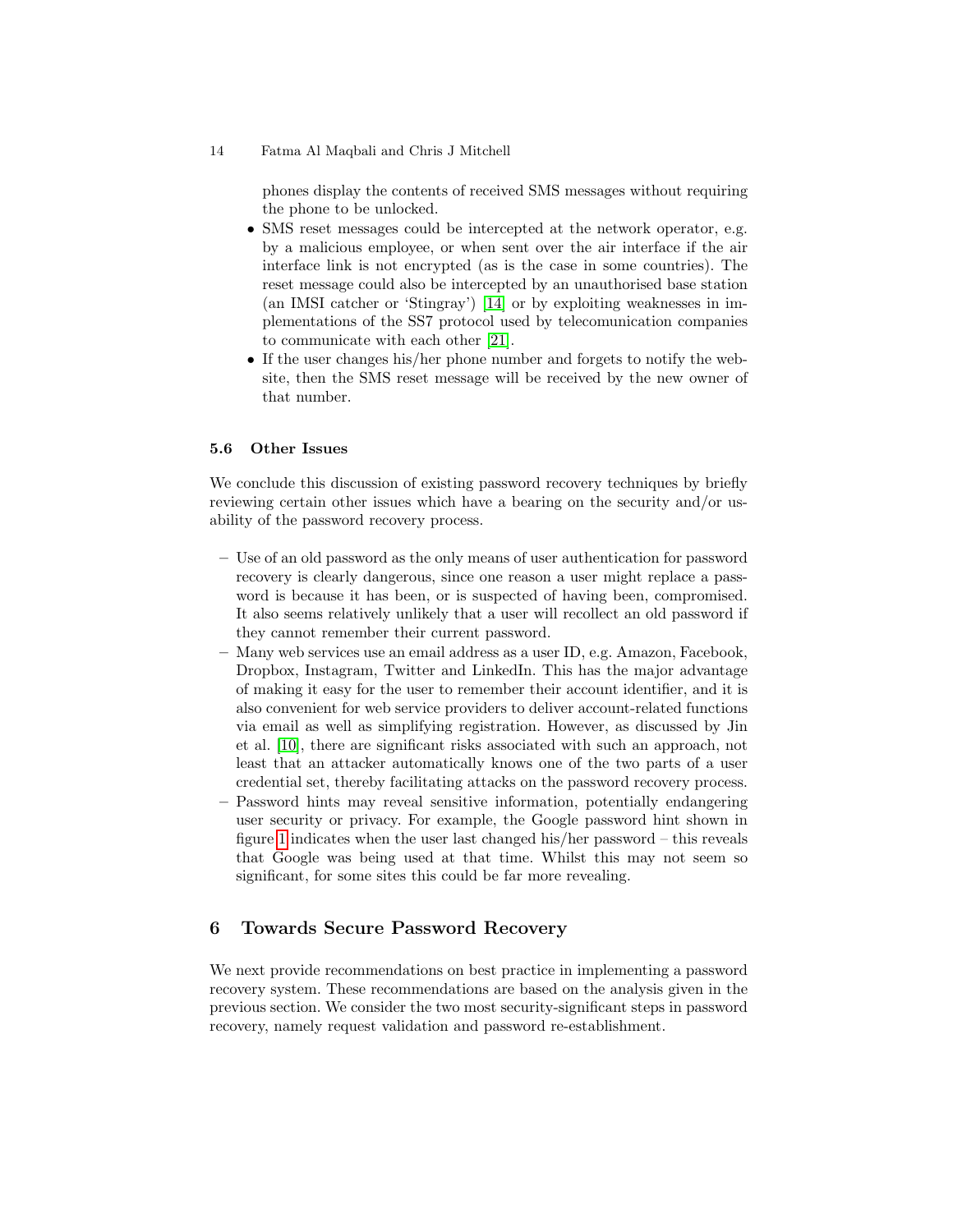#### 6.1 Recovery Request Validation

As discussed in section [4.3,](#page-6-1) two main security-related steps are commonly used during request validation, namely use of a CAPTCHA and security questions. The CAPTCHA prevents automated attacks on password recovery, and appears a reasonable step to include. Security questions are used to prevent malicious triggering of password recovery, which could otherwise be done on a large scale, e.g. using databases of email addresses (since user names are often the same as email addresses). However, the use and effectiveness of security questions is questionable for a variety of reasons. Firstly, as discussed in section [5.1,](#page-8-2) the answers can sometimes be readily guessed or obtained via social media, and, most seriously, the MitM attacks of Gelernter et al. [\[7\]](#page-16-7) suggest that they offer relatively little protection. Secondly, there are significant privacy issues, since use of such questions involves gathering personal data, which could be misused. Thirdly, there are also usability issues, in that not all answers to questions can always be readily recalled. It is therefore highly questionable whether using security questions as a filtering mechanism is worth the trouble, since while it offers limited security it also has significant negative privacy and usability disadvantages.

#### 6.2 Password Re-establishment

Depending on how password re-establishment works, there are a number of important recommendations which emerge from the analysis in section [5.](#page-8-0) We look separately at three main areas: email reset, SMS reset, and the use of trustees.

Email reset If email reset is used, then the website must try to minimise the chance that the email reaches an incorrect recipient. This means, for example, that the email address to which the message is to be sent should ideally have been used (or confirmed by the user) recently. This could be achieved by asking the user to enter the email address to which the reset email should be sent, and only if this matches with the address stored by the website should it be used.

If verification codes are sent via email, then the discussion in section [5.3](#page-10-0) suggests that: (a) they should use as large an alphabet as possible (e.g. including letters, digits and punctuation), and be as long as possible, subject to usability constraints; and (b) they should expire after a short period of time.

Reset URLs sent in an email should: (a) have a short expiry period (just as for codes); (b) contain a random (secret) string which should be sufficiently long to make successful guessing attacks highly improbable; and (c) start with 'https', so that the connection to the server is secure.

SMS reset If SMS is used to deliver the means to re-establish a password, then very similar requirements to those for email reset apply. That is, regardless of what information is sent in the SMS, the website should try to ensure that the phone number is current, e.g. by requesting the user to re-enter the number, and only if it matches with the number stored by the website should it be used.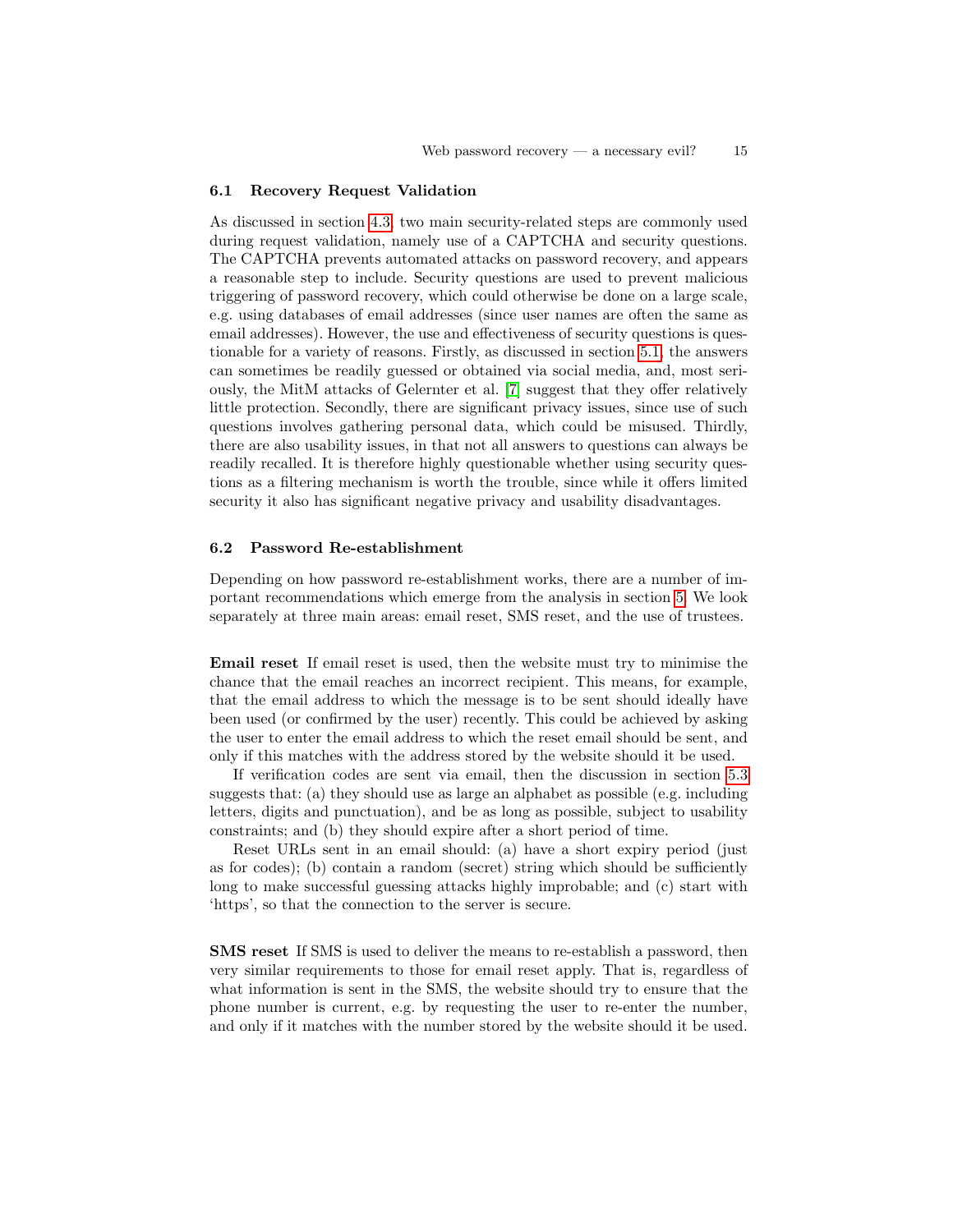Apart from the requirements applying to verification codes and links previously mentioned, Gelernter et al. [\[7\]](#page-16-7) give a list of recommendations aimed specifically at verification codes sent via SMS. In particular: (a) the SMS message should be designed so that the code is not displayed on the phone screen when locked, i.e. forcing the user to unlock the phone to obtain the code; and (b) the wording of the SMS should minimise the chance that the user can be deceived into submitting the code to the wrong website, including indicating the identity of the sending website, the purpose of the message, and a warning not to divulge the code to any other person or website.

Trustee-based password recovery Since significant risks arise from out of date trustee data, as part of the recovery request process the account holder should be asked to verify contact details for the trustee(s) to be used. For example, the user could be asked to re-enter trustee email addresses or phone numbers, with the website only using them if they match already stored values. Web sites could also periodically require users to revalidate trustee data. Clear instructions should be sent with the password recovery information sent to a trustee, to minimise the chance that a trustee is misled (e.g. via social engineering) into disclosing the recovery data to the wrong party.

# <span id="page-15-0"></span>7 Concluding Remarks

We have given a general model for the password recovery process, and we have also examined the range of ways in which this model is instantiated by today's websites. We then provided the first comprehensive review of known security and privacy weaknesses in existing approaches to password recovery; we also examined usability issues. This then allowed us to make a series of recommendations regarding how best a password recovery process should be designed.

There is clearly a need for further research in this important area, as well as new, more secure, ways of performing recovery. Almost all the techniques in common use are to some extent flawed, and many also pose privacy risks. One direction for future work would be to conduct large scale practical trials to try to understand better how users can interact with password recovery systems both securely and reliably. A further issue which has hardly been explored is that of account recovery, i.e. where a user forgets both his/her user name and password, or a second authentication factor fails. A range of techniques are in use for this purpose, e.g. backup codes (see [4.1\)](#page-5-5), and the usability and security of these techniques clearly merits further investigation.

## References

<span id="page-15-1"></span>1. von Ahn, L., Blum, M., Hopper, N.J., Langford, J.: CAPTCHA: using hard AI problems for security. In: Biham, E. (ed.) Advances in Cryptology — EURO-CRYPT 2003, International Conference on the Theory and Applications of Cryptographic Techniques, Warsaw, Poland, May 4-8, 2003, Proceedings. Lecture Notes in Computer Science, vol. 2656, pp. 294–311. Springer (2003)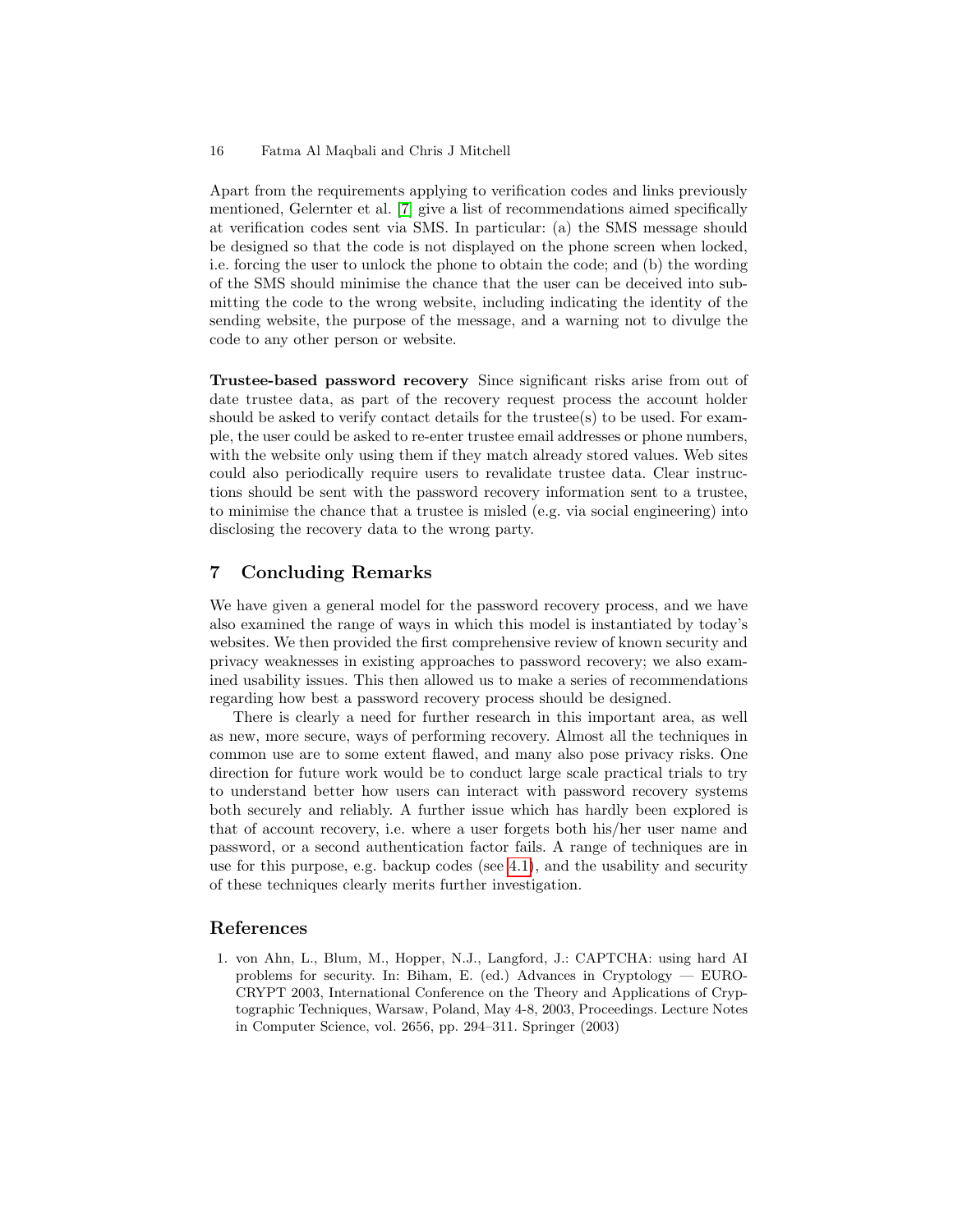- <span id="page-16-6"></span>2. Bonneau, J., Bursztein, E., Caron, I., Jackson, R., Williamson, M.: Secrets, lies, and account recovery: Lessons from the use of personal knowledge questions at Google. In: Gangemi, A., Leonardi, S., Panconesi, A. (eds.) Proceedings of the 24th International Conference on World Wide Web, WWW 2015, Florence, Italy, May 18-22, 2015. pp. 141–150. ACM (2015)
- <span id="page-16-8"></span>3. Bonneau, J., Preibusch, S.: The password thicket: Technical and market failures in human authentication on the web. In: 9th Annual Workshop on the Economics of Information Security, WEIS 2010, Harvard University, Cambridge, MA, USA, June 7-8, 2010 (2010), available at: [http://www.jbonneau.com/doc/](http://www.jbonneau.com/doc/BP10-WEIS-password_thicket.pdf) [BP10-WEIS-password](http://www.jbonneau.com/doc/BP10-WEIS-password_thicket.pdf) thicket.pdf
- <span id="page-16-2"></span>4. Chmielewski, L., Hoepman, J., van Rossum, P.: Client-server password recovery. In: Meersman, R., Dillon, T.S., Herrero, P. (eds.) On the Move to Meaningful Internet Systems: OTM 2009, Confederated International Conferences, CoopIS, DOA, IS, and ODBASE 2009, Vilamoura, Portugal, November 1-6, 2009, Proceedings, Part II. Lecture Notes in Computer Science, vol. 5871, pp. 861–878. Springer (2009)
- <span id="page-16-0"></span>5. Ellison, C., Hall, C., Milbert, R., Schneier, B.: Protecting secret keys with personal entropy. Future Generation Comp. Syst. 16(4), 311–318 (2000)
- <span id="page-16-1"></span>6. Frykholm, N., Juels, A.: Error-tolerant password recovery. In: Reiter, M.K., Samarati, P. (eds.) CCS 2001, Proceedings of the 8th ACM Conference on Computer and Communications Security, Philadelphia, Pennsylvania, USA, November 6-8, 2001. pp. 1–9. ACM (2001)
- <span id="page-16-7"></span>7. Gelernter, N., Kalma, S., Magnezi, B., Porcilan, H.: The password reset MitM attack. In: 2017 IEEE Symposium on Security and Privacy, SP 2017, San Jose, CA, USA, May 22-26, 2017. pp. 251–267. IEEE Computer Society (2017)
- <span id="page-16-9"></span>8. Gong, N.Z., Wang, D.: On the security of trustee-based social authentications. IEEE Trans. Information Forensics and Security 9(8), 1251–1263 (2014), [https:](https://doi.org/10.1109/TIFS.2014.2330311) [//doi.org/10.1109/TIFS.2014.2330311](https://doi.org/10.1109/TIFS.2014.2330311)
- <span id="page-16-4"></span>9. Guri, M., Shemer, E., Shirtz, D., Elovici, Y.: Personal information leakage during password recovery of internet services. In: Brynielsson, J., Johansson, F. (eds.) 2016 European Intelligence and Security Informatics Conference, EISIC 2016, Uppsala, Sweden, August 17-19, 2016. pp. 136–139. IEEE Computer Society (2016)
- <span id="page-16-12"></span>10. Jin, L., Takabi, H., Joshi, J.B.D.: Security and privacy risks of using e-mail address as an identity. In: Elmagarmid, A.K., Agrawal, D. (eds.) Proceedings of the 2010 IEEE Second International Conference on Social Computing, SocialCom IEEE International Conference on Privacy, Security, Risk and Trust, PASSAT 2010, Minneapolis, Minnesota, USA, August 20-22, 2010. pp. 906–913. IEEE Computer Society (2010)
- <span id="page-16-5"></span>11. Just, M., Aspinall, D.: Personal choice and challenge questions: a security and usability assessment. In: Cranor, L.F. (ed.) Proceedings of the 5th Symposium on Usable Privacy and Security, SOUPS 2009, Mountain View, California, USA, July 15-17, 2009. ACM International Conference Proceeding Series, ACM (2009)
- <span id="page-16-10"></span>12. Karlof, C., Tygar, J.D., Wagner, D.A.: Conditioned-safe ceremonies and a user study of an application to web authentication. In: Proceedings of the Network and Distributed System Security Symposium, NDSS 2009, San Diego, California, USA, 8th February – 11th February 2009. The Internet Society (2009)
- <span id="page-16-3"></span>13. Kharudin, W.M., Din, N.F.M., Jali, M.Z.: Password recovery using graphical method. In: Abraham, A., Muda, A.K., Choso, Y.H. (eds.) Pattern Analysis, Intelligent Security and the Internet of Things, pp. 11–20. Springer (2015)
- <span id="page-16-11"></span>14. Lilly, A.: IMSI catchers: hacking mobile communications. Network Security 2017(2), 5–7 (2017)